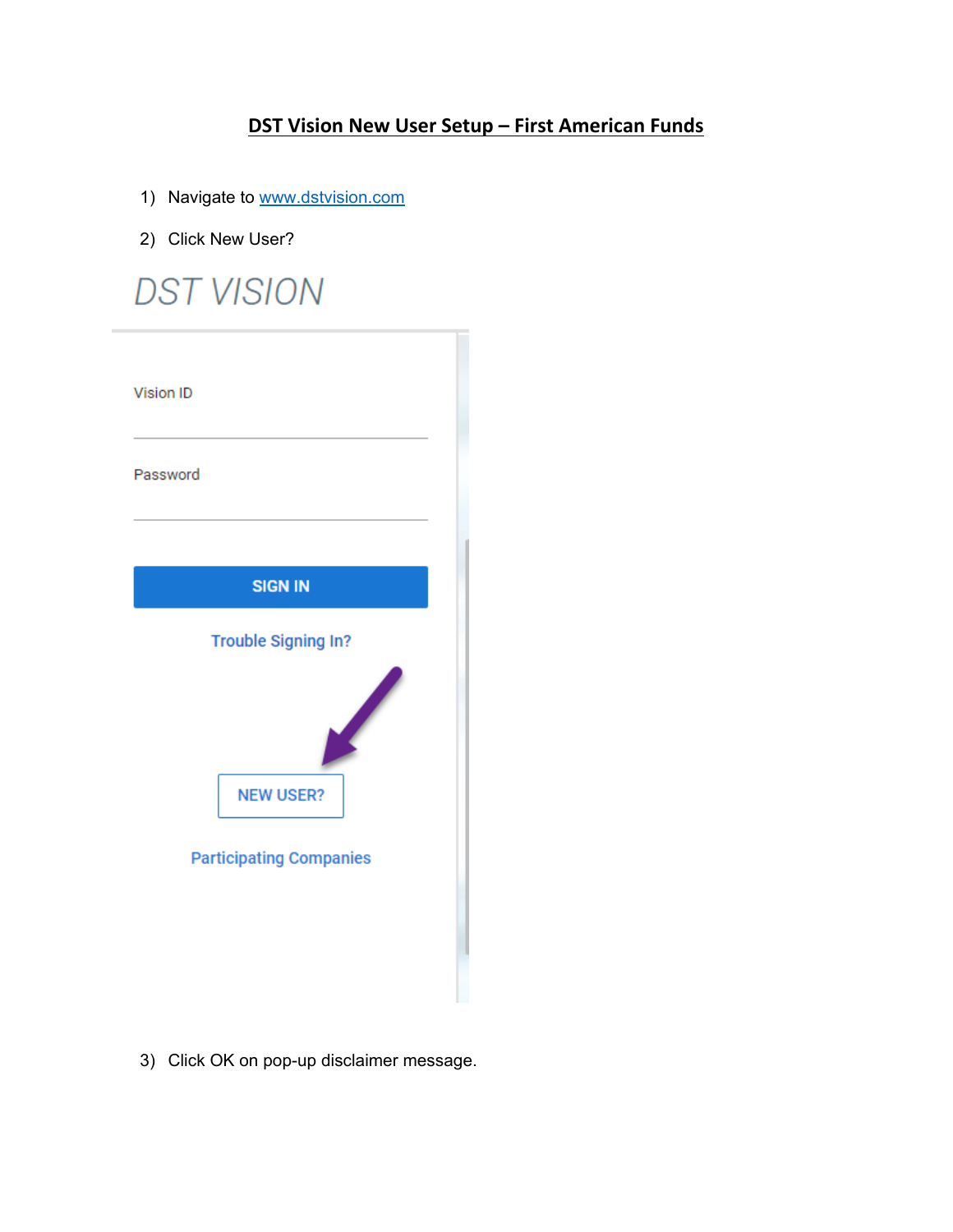4) Select Tax ID level and click Continue.



5) Search for Investment Consultant in Broker-Dealer section and select in the box below to highlight in blue.

| <b>Broker-Dealer Selection</b> | Search for broker-dealer:   Investment Consultant |   | <b>SEARCH</b> | <b>RESET</b> |
|--------------------------------|---------------------------------------------------|---|---------------|--------------|
|                                | <b>Investment Consultant</b>                      | A |               |              |
|                                |                                                   |   |               |              |
|                                |                                                   |   |               |              |
|                                |                                                   |   |               |              |
| <b>CONTINUE</b>                |                                                   |   |               |              |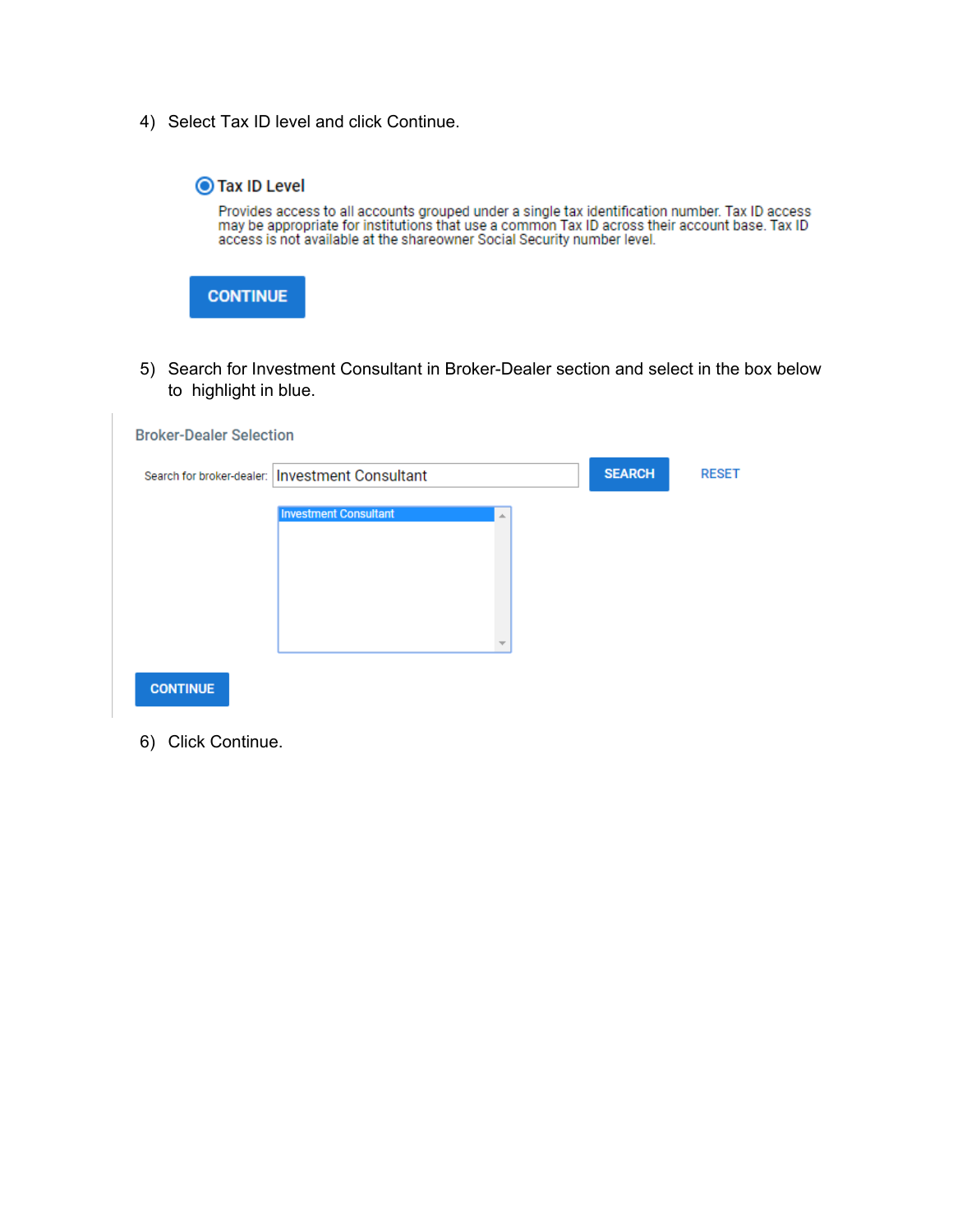7) Enter Profile Information for your own user setup.

| <b>Profile Information</b>                                 |                 |                          |                                              |                      |  |
|------------------------------------------------------------|-----------------|--------------------------|----------------------------------------------|----------------------|--|
| Enter the following profile information:                   |                 |                          |                                              |                      |  |
| First Name:                                                | MI:             | Last Name:               |                                              |                      |  |
|                                                            |                 |                          |                                              |                      |  |
| <b>Street Address:</b>                                     |                 |                          |                                              |                      |  |
|                                                            |                 |                          |                                              |                      |  |
| City:                                                      | State/Province: |                          | Zip:                                         | Country:             |  |
|                                                            |                 | $\overline{\phantom{a}}$ |                                              | <b>United States</b> |  |
| Phone:                                                     |                 |                          | Ext: (optional) Mobile/Alternate: (optional) |                      |  |
| <b>Contractor</b><br>E-mail<br>(business email preferred): |                 |                          | t i s                                        |                      |  |
|                                                            |                 |                          |                                              |                      |  |
|                                                            |                 |                          |                                              |                      |  |
| <b>CONTINUE</b>                                            |                 |                          |                                              |                      |  |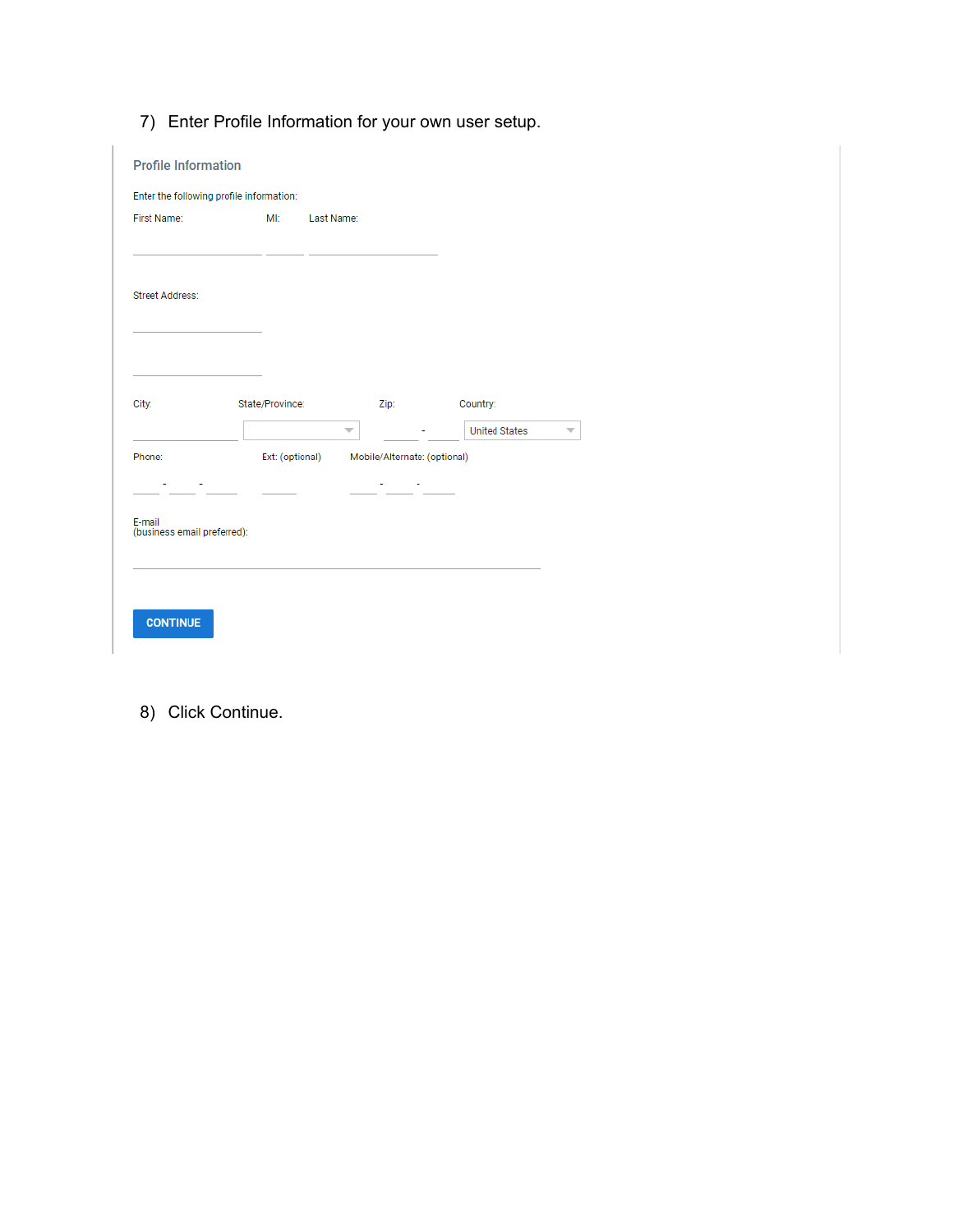9) Click Yes for Mutual Funds assets and No for Alternative Investments assets.

## Profile Information - Tell Us About Your Business

| Do you have:                                                                       | Yes     | <b>No</b> |
|------------------------------------------------------------------------------------|---------|-----------|
| <b>Mutual Fund assets?</b><br>(Including Qualified Retirement Plan and IRA assets) | $\odot$ |           |
| Alternative Investments assets?                                                    | $\cup$  |           |

## **CONTINUE**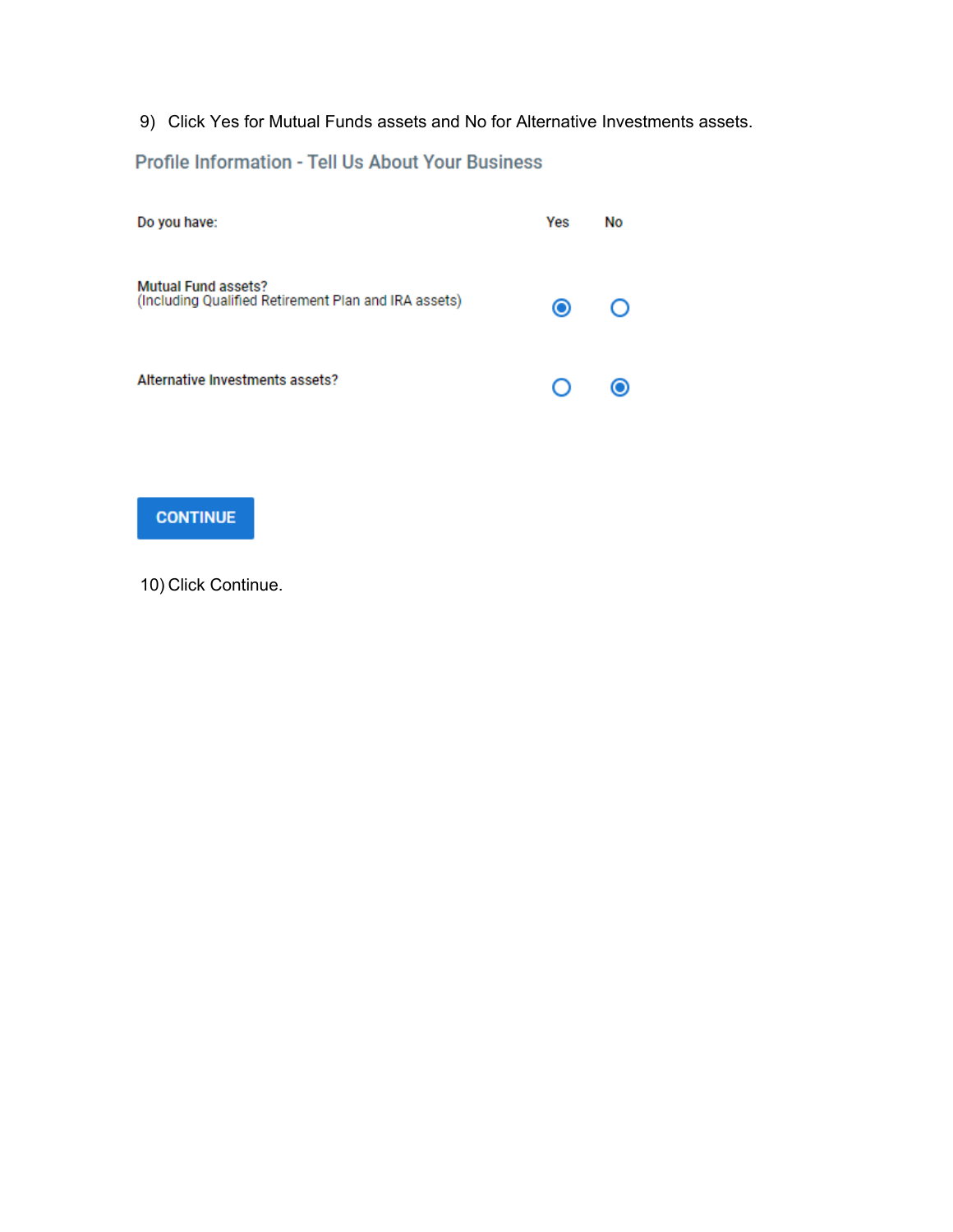11) Enter Mother's Maiden Name and select a method of delivery for a security code (mobile phone for text message or email address)

| <b>Security Profile</b>                                                                                              |
|----------------------------------------------------------------------------------------------------------------------|
| <b>Mother's Maiden Name:</b><br>(or other security keyword)                                                          |
| (used for security verification)                                                                                     |
| <b>Security Code Delivery:</b><br>(i)                                                                                |
| For your security, add a phone number or email address to be used to send you a security code in the future:         |
| Step 1: Select how you would like to receive your security code, then enter your information, and click 'Send Code'. |
| I<br><b>SEND CODE</b><br><b>CANCEL</b><br><b>Email Address</b>                                                       |
| Mobile Phone for Text*                                                                                               |
| <b>Email Address</b>                                                                                                 |
| <b>CONTINUE</b>                                                                                                      |

- 12) Click Send Code and wait for the code to be delivered via text or email. Code will be delivered within minutes of request.
- 13) Enter Security Code received.

| Step 2: We sent you a security code to the device selected. Enter the code and click 'Verify Code'. |                    |                                     |  |  |
|-----------------------------------------------------------------------------------------------------|--------------------|-------------------------------------|--|--|
| <b>Security Code:</b>                                                                               | <b>TEST</b>        | <b>VERIFY CODE</b><br><b>CANCEL</b> |  |  |
| Time Remaining: 29:25                                                                               | Need another code? |                                     |  |  |



- 14) Click Verify Code.
- 15) Click Continue.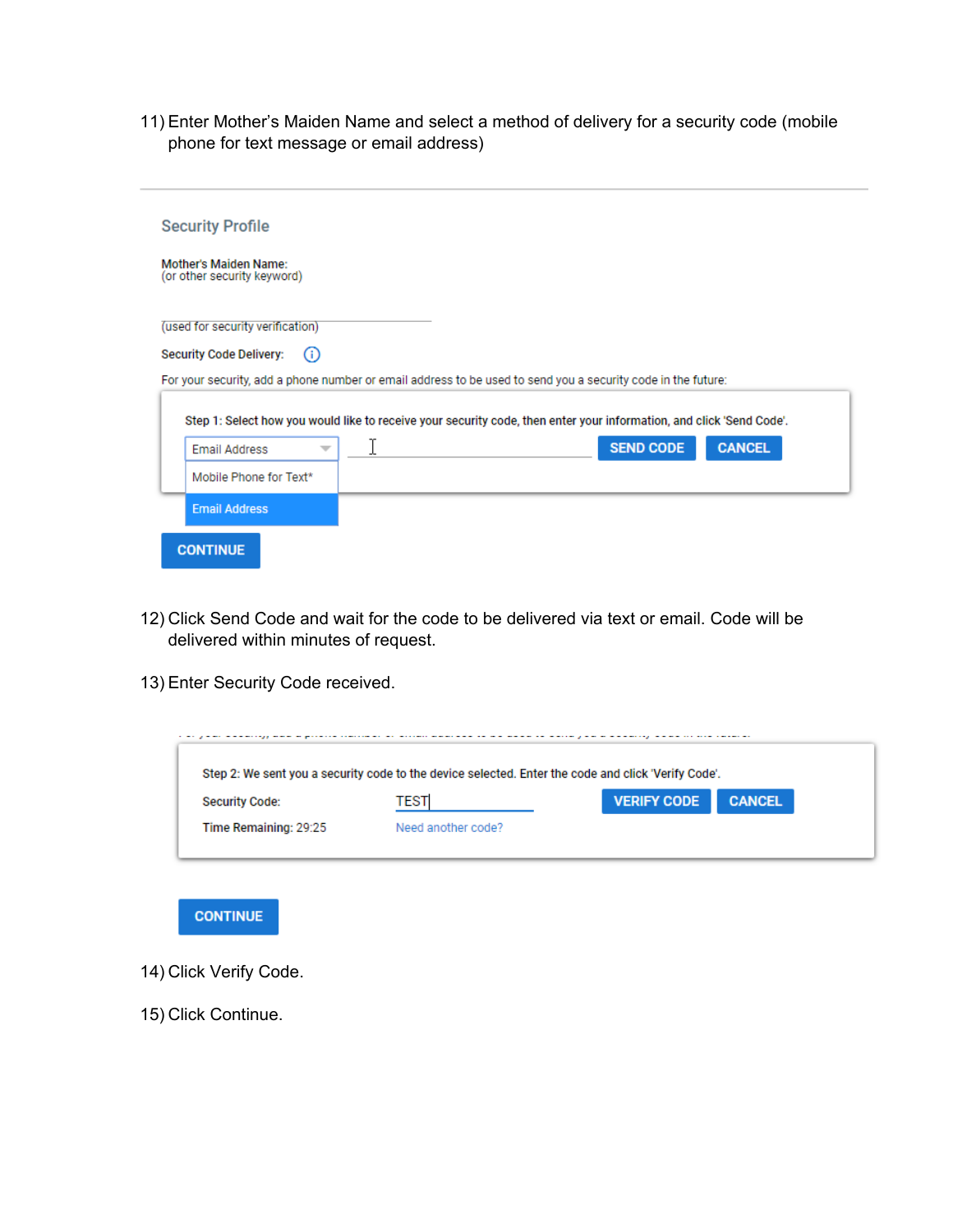16) Create a Vision ID, password and Voice PIN using the guidelines outlined.

| 1. Establish your Vision ID     |                                                                                                   |
|---------------------------------|---------------------------------------------------------------------------------------------------|
| New Vision ID:                  |                                                                                                   |
| Re-enter new Vision ID:         |                                                                                                   |
|                                 | ↑ Your new ID is permanent. Once you have established your Vision                                 |
|                                 | ID it may not be changed. Your Vision ID must meet the following                                  |
|                                 | criteria.<br>- 7 to 35 characters in length                                                       |
|                                 | - Contain at least one alpha (A-Z)                                                                |
|                                 | - No special characters (@,#,\$ etc.)<br>- Cannot be the same as your current ID                  |
|                                 |                                                                                                   |
| 2. Establish your Password      |                                                                                                   |
| Password:                       |                                                                                                   |
| Re-enter Password:              |                                                                                                   |
|                                 | ↓ Your Password cannot be the same as your Vision ID and must                                     |
|                                 | meet the following criteria.<br>- 8 characters in length                                          |
|                                 | - Contain at least one alpha (A-Z) and one numeric (0-9)                                          |
|                                 | - Contain at least one of the following special characters<br>@ # % & * () - / ? _ = +            |
| <b>Establish Your Voice PIN</b> |                                                                                                   |
|                                 | 3. Establish Your Voice PIN (2) (used to contact the Customer Support Center) Why do I need this? |
| Voice PIN:                      |                                                                                                   |
| Re-enter Voice PIN:             |                                                                                                   |
|                                 | ↑ Your Voice PIN must meet the following criteria.                                                |
|                                 | -4 to 8 numbers in length                                                                         |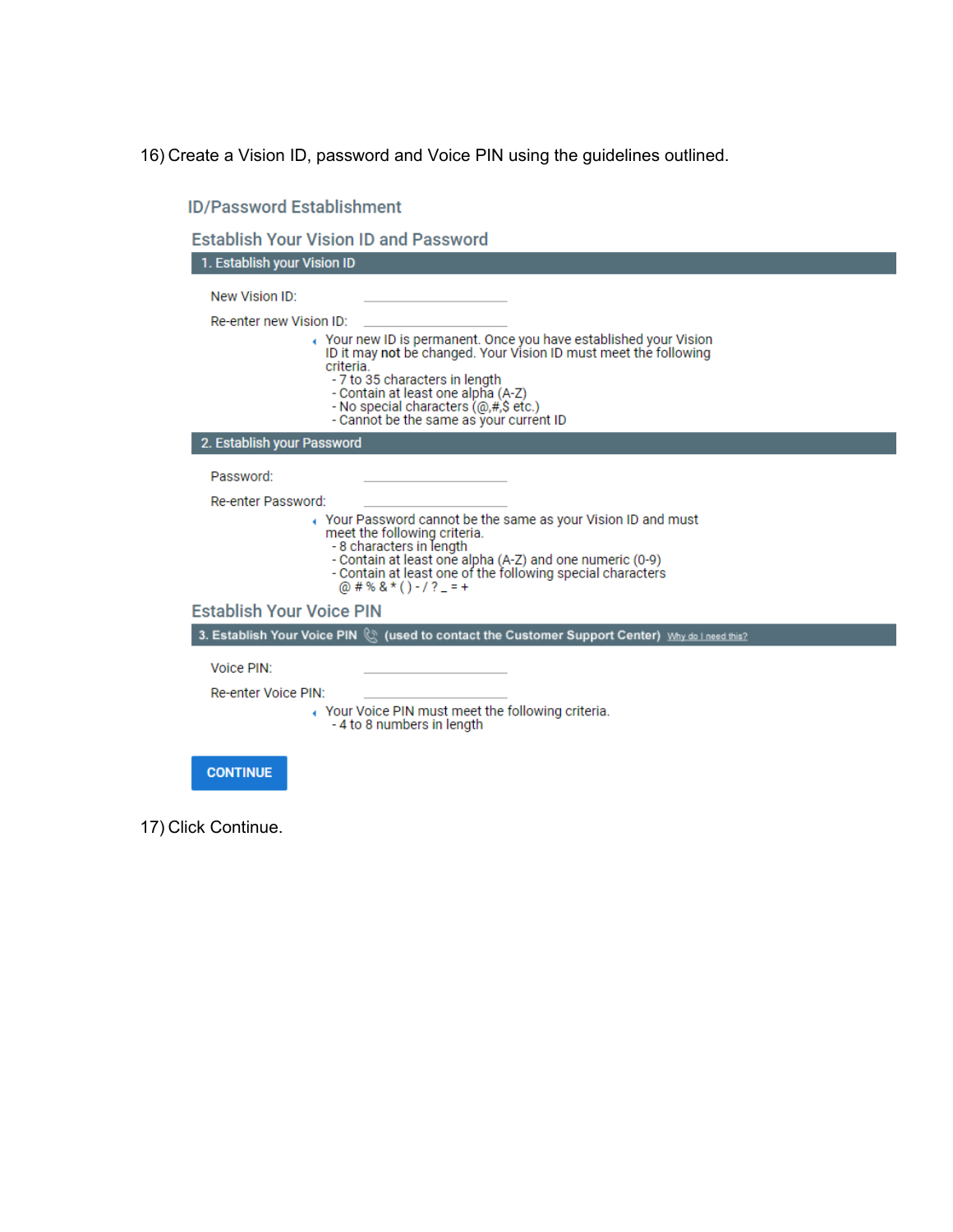18) Type "First American Funds" in the search field and select First American Funds once populated.

| My Firm's business All<br>Search for Mutual Fund:<br>To add, select a mutual fund.<br>Enter one sample client account# or Plan ID # for each mutual fund selected.<br>One client's<br>1290 Funds<br>↗<br>account#<br>1919 Funds<br>Select the available Mgmts from the left side.<br>Aberdeen-Asset Management<br><b>Acadian Funds</b><br><b>AEGON FUNDS</b><br>AGF Investments America Inc.<br>AIC Loomis Sayles<br>AIG Funds<br>Akre Capital Management | <b>Enrollment Steps</b>        | <b>Mutual Fund Selection</b>                                                                                                                                                                                         |
|-----------------------------------------------------------------------------------------------------------------------------------------------------------------------------------------------------------------------------------------------------------------------------------------------------------------------------------------------------------------------------------------------------------------------------------------------------------|--------------------------------|----------------------------------------------------------------------------------------------------------------------------------------------------------------------------------------------------------------------|
| <b>Broker-Dealer Selection</b><br><b>Profile Information</b><br><b>ID/Password Establishment</b><br><b>Mutual Fund Selection</b><br><b>Alternative Investments Selection</b><br><b>Annuity Selection</b><br><b>Program Manager Selection</b><br>Verification                                                                                                                                                                                              | <b>Service Level Selection</b> |                                                                                                                                                                                                                      |
|                                                                                                                                                                                                                                                                                                                                                                                                                                                           |                                | To add mutual funds, select individually from the list. After selection(s) and all criteria are entered, click 'Continue'. If you do not want to enroll for a<br>mutual fund you may proceed by clicking 'Continue'. |
|                                                                                                                                                                                                                                                                                                                                                                                                                                                           |                                |                                                                                                                                                                                                                      |
|                                                                                                                                                                                                                                                                                                                                                                                                                                                           |                                |                                                                                                                                                                                                                      |
|                                                                                                                                                                                                                                                                                                                                                                                                                                                           |                                |                                                                                                                                                                                                                      |
|                                                                                                                                                                                                                                                                                                                                                                                                                                                           |                                |                                                                                                                                                                                                                      |
|                                                                                                                                                                                                                                                                                                                                                                                                                                                           |                                |                                                                                                                                                                                                                      |
|                                                                                                                                                                                                                                                                                                                                                                                                                                                           |                                |                                                                                                                                                                                                                      |
|                                                                                                                                                                                                                                                                                                                                                                                                                                                           |                                |                                                                                                                                                                                                                      |
|                                                                                                                                                                                                                                                                                                                                                                                                                                                           |                                |                                                                                                                                                                                                                      |
|                                                                                                                                                                                                                                                                                                                                                                                                                                                           |                                |                                                                                                                                                                                                                      |
|                                                                                                                                                                                                                                                                                                                                                                                                                                                           |                                |                                                                                                                                                                                                                      |
|                                                                                                                                                                                                                                                                                                                                                                                                                                                           |                                |                                                                                                                                                                                                                      |
|                                                                                                                                                                                                                                                                                                                                                                                                                                                           |                                |                                                                                                                                                                                                                      |
|                                                                                                                                                                                                                                                                                                                                                                                                                                                           |                                |                                                                                                                                                                                                                      |
|                                                                                                                                                                                                                                                                                                                                                                                                                                                           |                                | Alger Funds                                                                                                                                                                                                          |
| AllianceBernstein Investments                                                                                                                                                                                                                                                                                                                                                                                                                             |                                |                                                                                                                                                                                                                      |
| Allianz (Instl - Admin/I/P)                                                                                                                                                                                                                                                                                                                                                                                                                               |                                |                                                                                                                                                                                                                      |
| Allianz (Retail - A/B/C/D/R)                                                                                                                                                                                                                                                                                                                                                                                                                              |                                | $\rightarrow$<br>∢                                                                                                                                                                                                   |

- 19) Select First American Funds in left hand box to highlight in blue to populate right hand box for Tax ID #.
- 20) Enter the Tax ID # for the accounts needing to be viewed in the right hand box. If more than one Tax ID # is needing to be requested, select First American Funds again on the left hand side to populate an additional Tax ID # box.